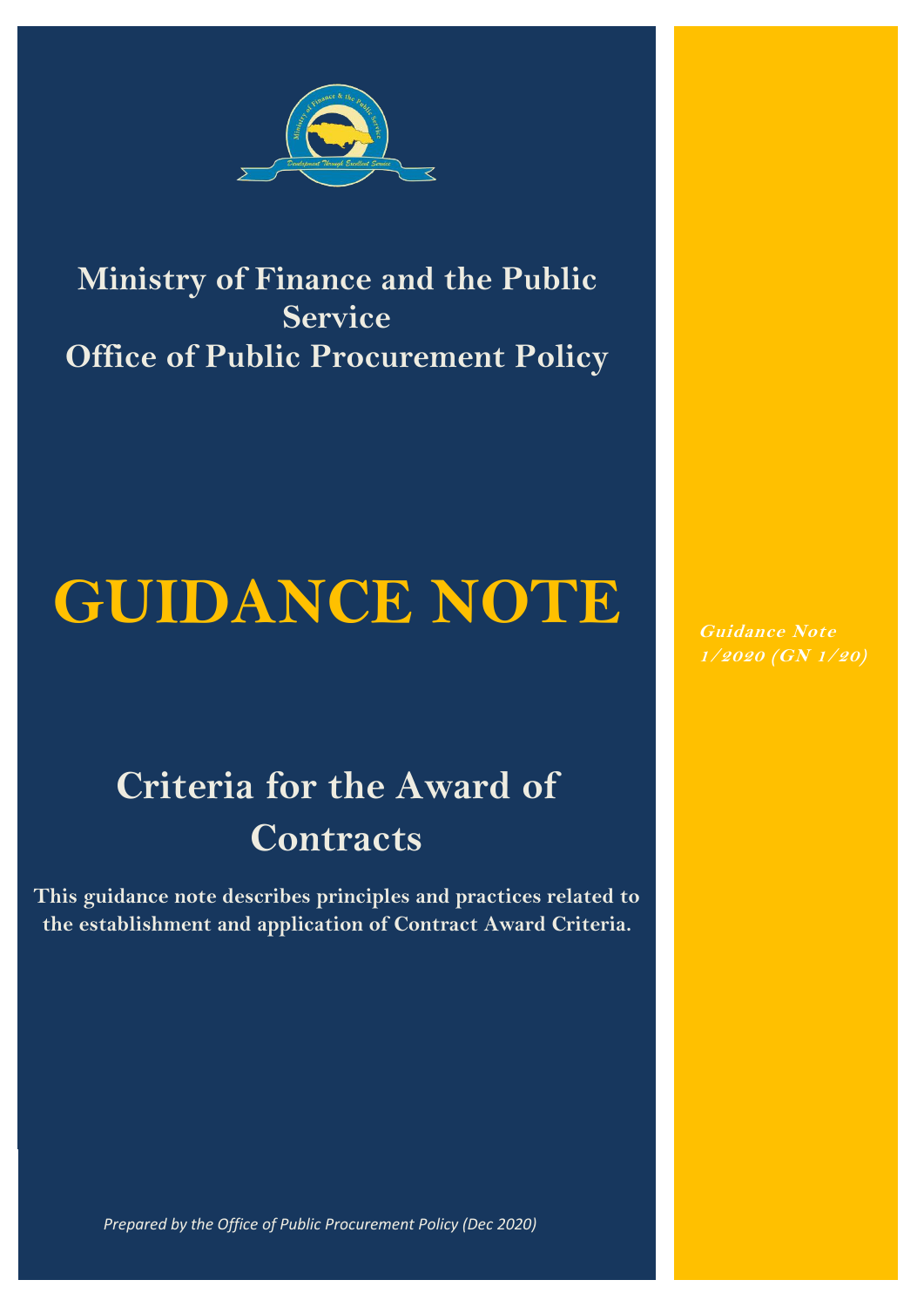#### **CONTENTS**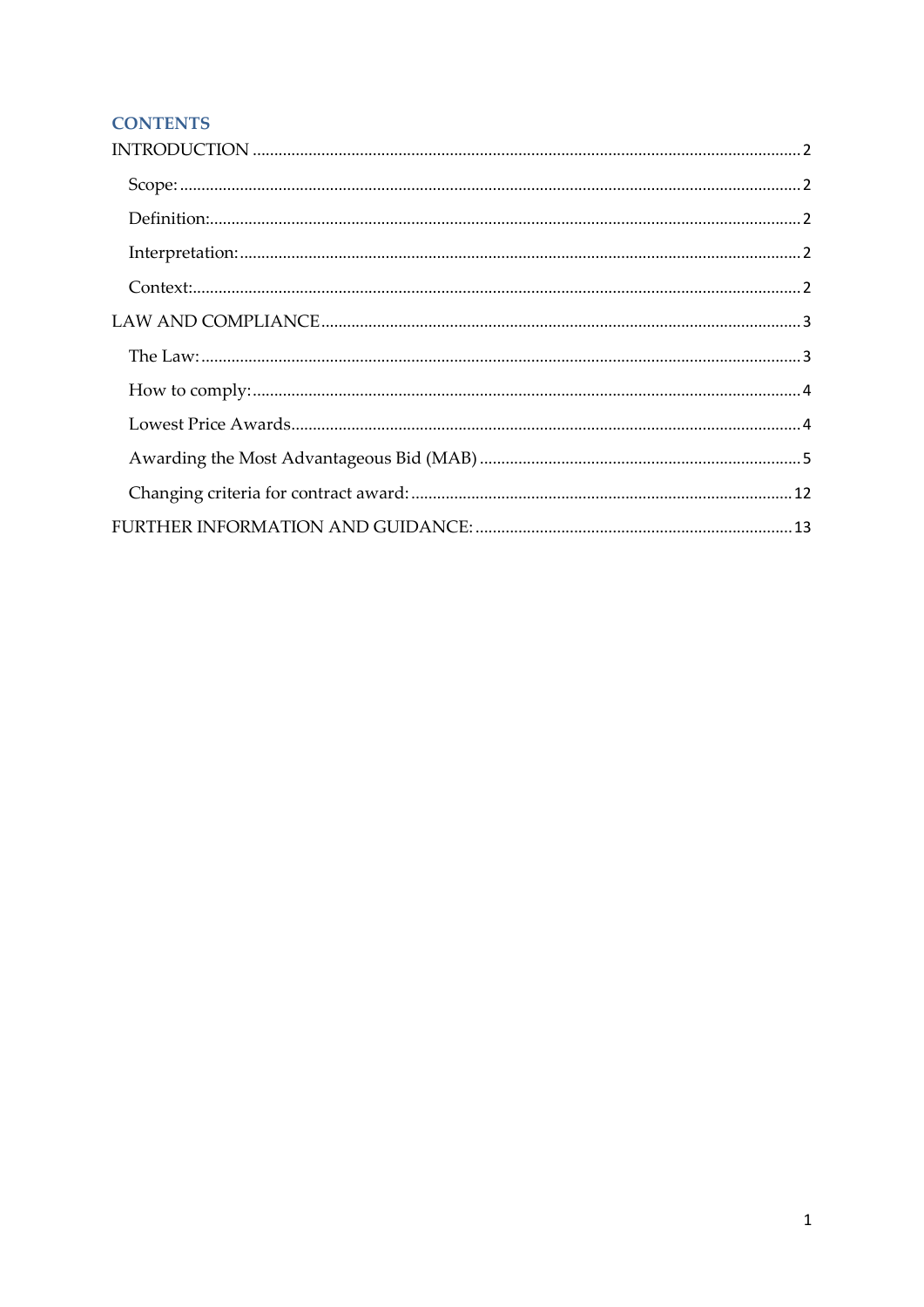#### <span id="page-2-0"></span>**INTRODUCTION**

#### <span id="page-2-1"></span>**Scope:**

This guidance note describes principles and practices related to the establishment and application of **Contract Award Criteria.**

#### <span id="page-2-2"></span>**Definition:**

Contract award criteria are those specific considerations upon which a procuring entity will choose the successful bid from amongst the bids that are substantially responsive to the procuring entity's requirements. A bid is substantially responsive if it confirms to all the requirements set out in the bidding documents without material deviations or omissions. Contract award criteria enable a procuring entity to compare the relative advantages of different bids. **Contract award criteria are not synonymous with the obligatory requirements set out in the specifications or the criteria for qualification of bidders.**

#### <span id="page-2-3"></span>**Interpretation:**

In this Guidance Note, all words are given the meaning imputed by Section 2 of The Public Procurement Act 2015 (as amended) herein referred to as "The Act".

#### <span id="page-2-4"></span>**Context:**

In order to identify the best possible contracting partner, procuring entities must evaluate the information provided in bids, together with important characteristics of bidders, according to criteria that are set out in the bidding documents. In Jamaica's public procurement law, the various criteria for evaluation are:

- 1. Eligibility Which allow a supplier to participate in public procurement only if the supplier is compliant with all of its obligations in relation to taxes and where required, is duly registered with the Public Procurement Commission (Ref Section 15 of the Act and Regulation 17 of the Public Procurement Regulations 2018 "the Regulations);
- 2. Qualification Which are set to ensure that in view of the possible procurement and contract risks, only bids from bidders that demonstrate at least minimum capability in terms of existing technical and financial attributes are considered (Ref Regulation 18 of the Regulations);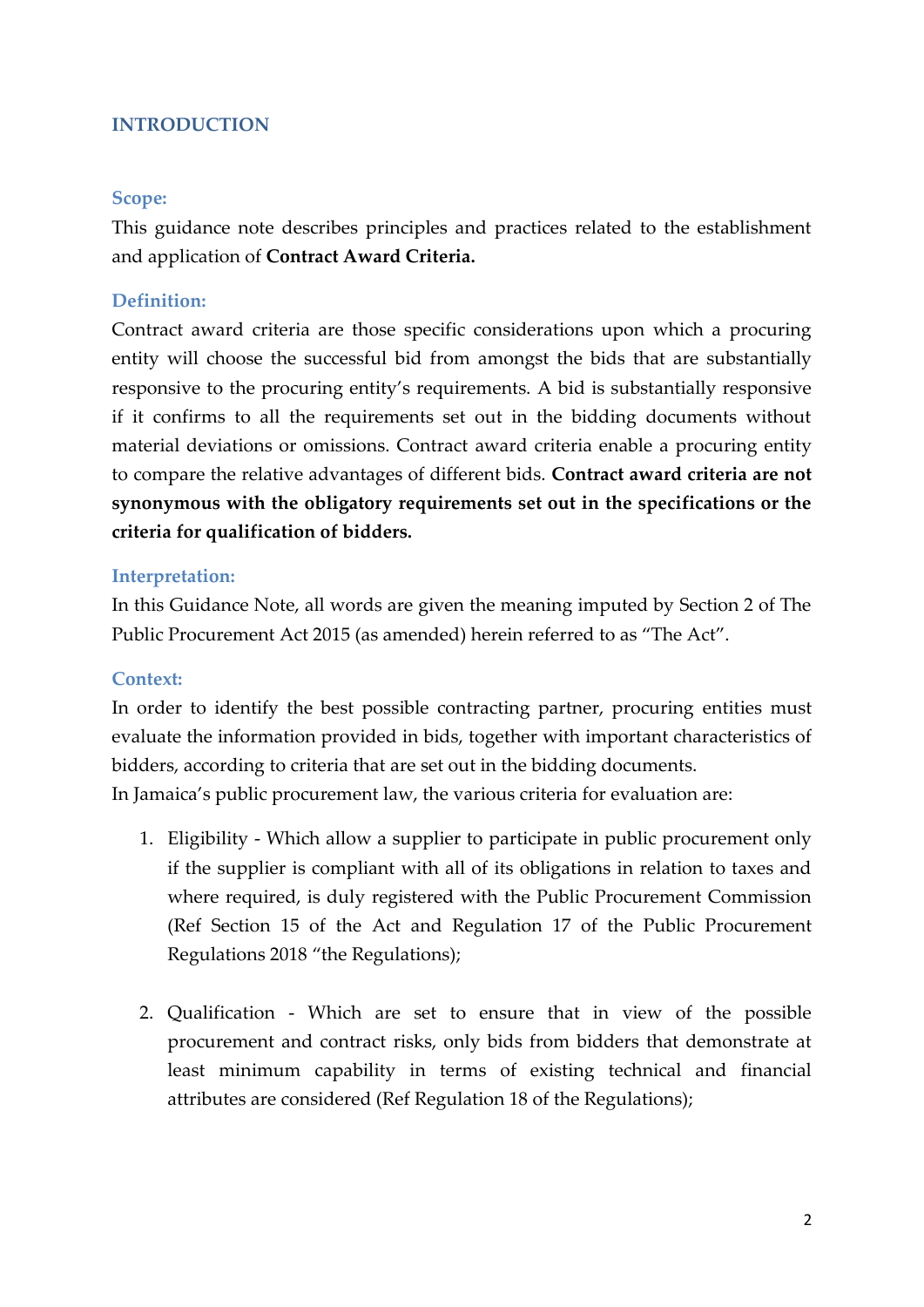- 3. Disqualification and Exclusion Which are mandatory bases on which a procuring entity must not consider a bidder for contract award (Ref Section 42 of the Act and Regulation 19 of the Regulations);
- 4. Specifications- Which define the subject matter of the contract. The specifications go to the heart of the contract, and the contractor must perform according those specifications.
- **5.** Contract award criteria (Ref Section 38 of the Act).

#### <span id="page-3-0"></span>**LAW AND COMPLIANCE**

#### <span id="page-3-1"></span>**The Law:**

Section 38(2) of The Public Procurement Act 2015 provides that having determined that a bid is responsive, a procuring entity may determine the successful bid on the basis that the bid is **either**:-

- i. The lowest price- where price is the only criterion; **or**
- ii. The most advantageous bid- where the procuring entity may consider criteria in addition to, or other than price.

Contract award criteria must meet the underlying principles and objectives of public procurement and must be set in advance and disclosed in the bidding documents in a manner that:-

- i. All reasonably well informed and normally diligent bidders may clearly understand the nature and extent of information they ought to include in the bid so that the procuring entity may be convinced that the bid is the best and should be deemed successful;
- ii. The procuring entity may evaluate bids reliably and systematically;
- iii. Review and approval authorities such as Cabinet, The Public Procurement Commission, The Integrity Commission, The Auditor General etc. are able to monitor the process and ensure that award decisions do not involve discrimination or dishonesty; and
- iv. Ensures the widest possible competition and is neither discriminatory nor prejudicial to suppliers.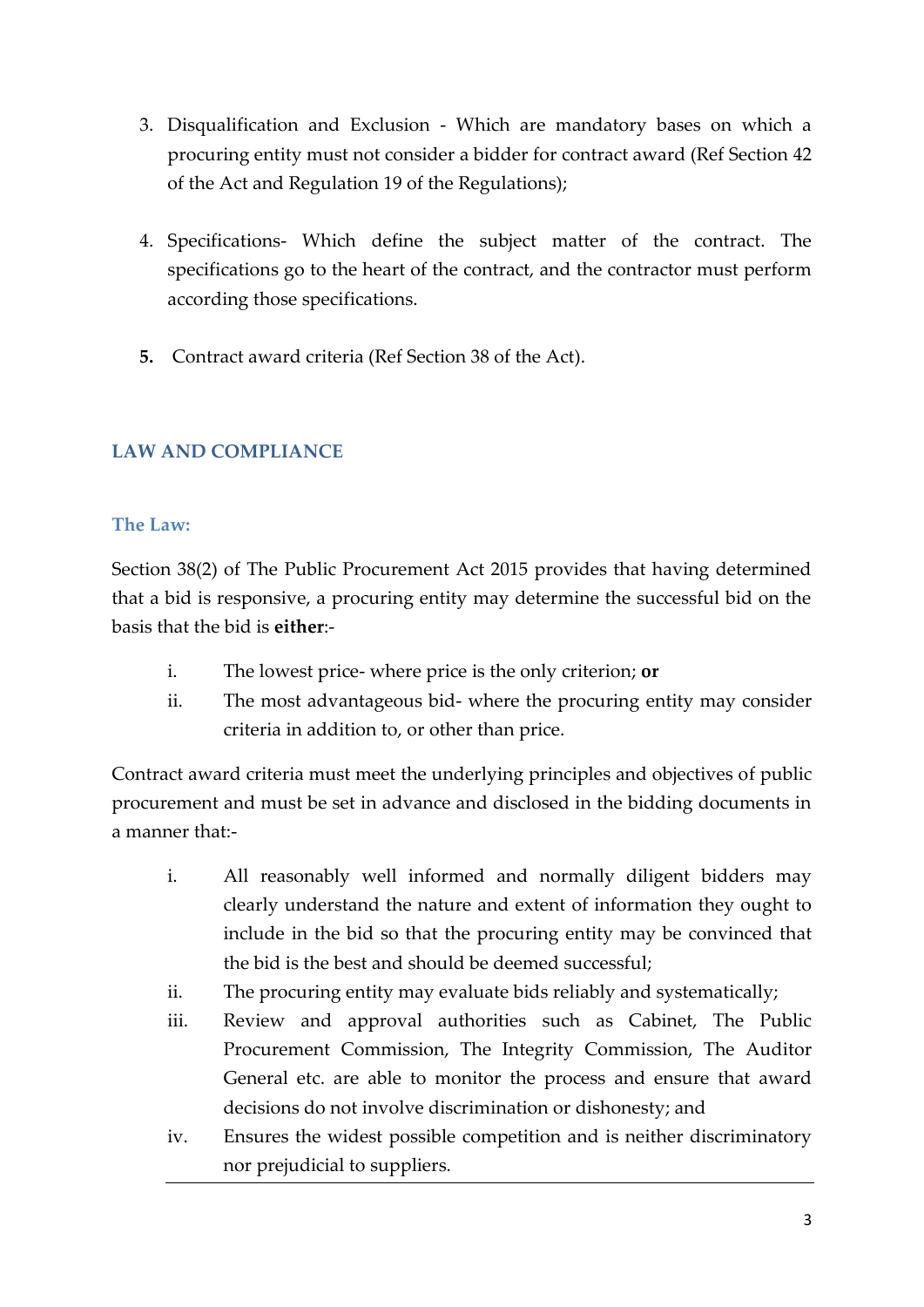<span id="page-4-0"></span>**How to comply:** Prior to instituting procurement proceedings, procuring entities should determine which contract award criterion is best for the particular procurement.

#### <span id="page-4-1"></span>**Lowest Price Awards**

Procuring entities should award contracts to the lowest priced offer when it is determined that value for money may be achieved by considering only acquisition price or "up front" costs. Normally, awarding a contract on the basis of price alone is appropriate when-

- Contract requirements are well defined, standardized or simple
- In the estimation of the procuring entity, there is low risk of poor performance of the contractor
- The procuring entity would receive no additional value by consideration of factors that are not related to price

In choosing to award contracts on the basis of lowest price procuring entities must be aware of the following limitations:

- **The procuring entity must not take into account qualitative considerations apart from those factors that are built into the specifications**
- **The procuring entity cannot take into account innovative solutions beyond any innovation that was specified, as only price is considered**
- **For contracts whose subject matter may have a long operating life, the procuring entity cannot consider total operating costs, life-cycle costs or any other cost factor beyond the initial purchase price.**

Lowest price awards are therefore likely to be most effective when contract requirements can be clearly and comprehensively set out, and there is need for swift contracting. See the below example of how this criterion may be applied.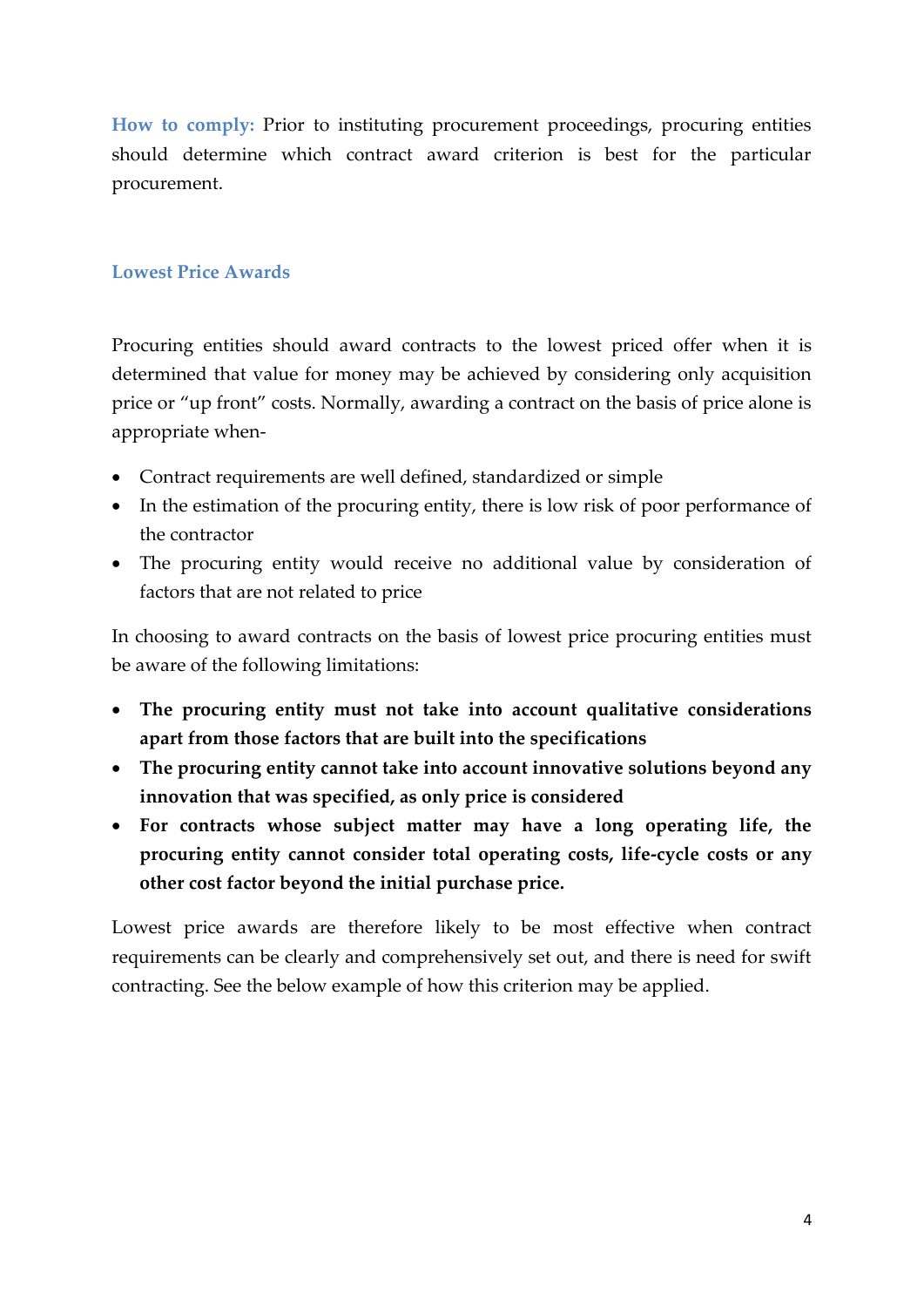#### **Example 1: Applying the "Lowest Price" Criterion**

Case 1- ABZ Limited ("the procuring entity"), a government owned company in Jamaica, intends to procure three hundred (300) laptops for general office use. In its bidding document, the procuring entity has disclosed that the contract will be awarded on the basis of the lowest price as below:

| <b>F. Award of Contract</b> |                                                                                                             |  |  |
|-----------------------------|-------------------------------------------------------------------------------------------------------------|--|--|
| <b>ITB</b> 44.1             | The procuring entity will award the contract to the responsive bidder<br>that has offered the lowest price. |  |  |

*Note that in keeping with the principle of transparency and best practice, procuring entities are required to place this information in the bidding documents, and in particular the bidding data sheet and/or other places which provide specific information about the contract opportunity.*

The procuring entity instituted procurement proceedings by way of the "National Competitive Bidding" method. At the close of tender, the procuring entity received three bids. All three bids were substantially responsive to the procuring entity's request, as all three bidders were eligible, qualified, and submitted documentary evidence that the laptops conformed to the specifications set out. The bids were then ranked as follows:

#### **Table 1- Ranking of bids**

|                  | Bidder A         | Bidder B      | Bidder C      |
|------------------|------------------|---------------|---------------|
| <b>Bid Price</b> | J\$45,500,000.00 | J\$45,502,500 | J\$51,102,000 |
| Rank             |                  |               |               |

ABZ Limited therefore deemed the bid from Bidder A the successful bid, and sought approval for Contract Award to Bidder A on the basis that Bidder A's bid was responsive and offered the lowest price. ABZ's recommendation was supported by the Public Procurement Commission.

#### <span id="page-5-0"></span>**Awarding the Most Advantageous Bid (MAB)**

Procuring entities should award contracts on the basis that the bid is the most advantageous when the procuring entity's determination of value for money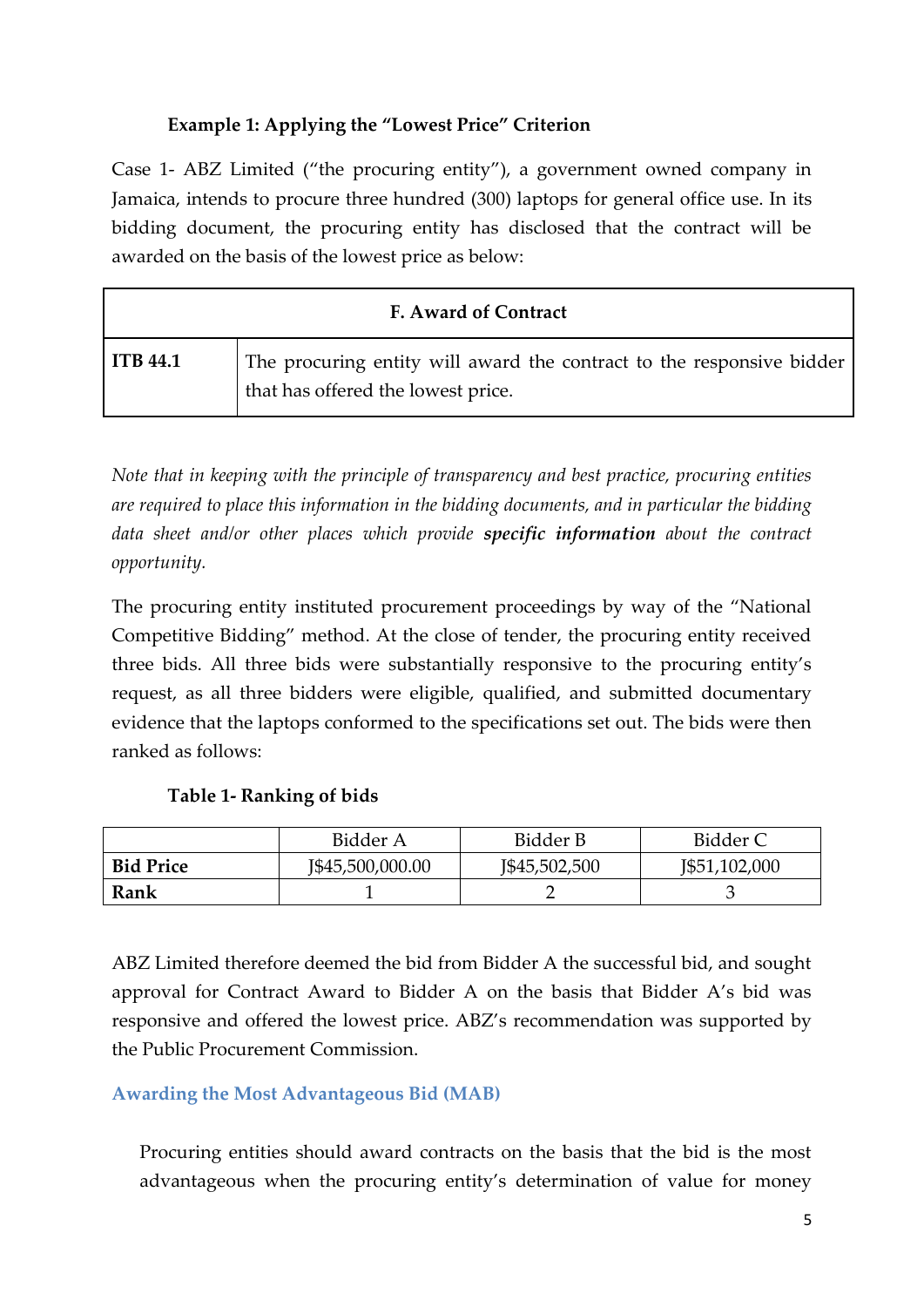cannot be limited to price only, but must include additional considerations. This system of award allows the procuring entity to determine which of the submitted bids promises the most advantages, based on considerations of **price and quality**. Quality considerations are normally important when:-

- Contract requirements are complex or novel
- The contract is one for services that are primarily intellectual in nature (such as consulting services), and owing to the complexity of the services, it is desirable to place greater emphasis on a bidder's superior characteristics, rather than focus on price only;
- Having regard to the market for the subject matter of the procurement, or the need for innovative solutions, or otherwise, it is desirable for suppliers to offer multiple additional benefits than stipulated in the specifications
- There is need to account for subjective considerations such as aesthetics or appearance
- The procuring entity needs to consider the whole costs of maintaining, operating or disposing of the subject matter of the contract
- The procuring entity may require quicker turnaround or delivery time or after sales support
- Environmental or social aspects of bids may vary and a procuring entity desires the best possible outcome in relation to these matters.

In choosing to award contracts on the basis of most advantageous tender, procuring entities must be aware of the following limitations:

- **Criteria must not be chosen for any purpose except to identify the most advantageous tender**
- **The criteria must not be discriminatory. That means that all criteria must be relevant to the subject matter of the procurement and not arbitrarily set**
- **The criteria must be set in a manner that adherence to them can be objectively assessed**

#### *Criteria for MAB*

The criteria for most advantageous bid may take account of any of the below. This list is taken from the procurement directives of the European Union, and is illustrative only. The criteria that may be considered are:-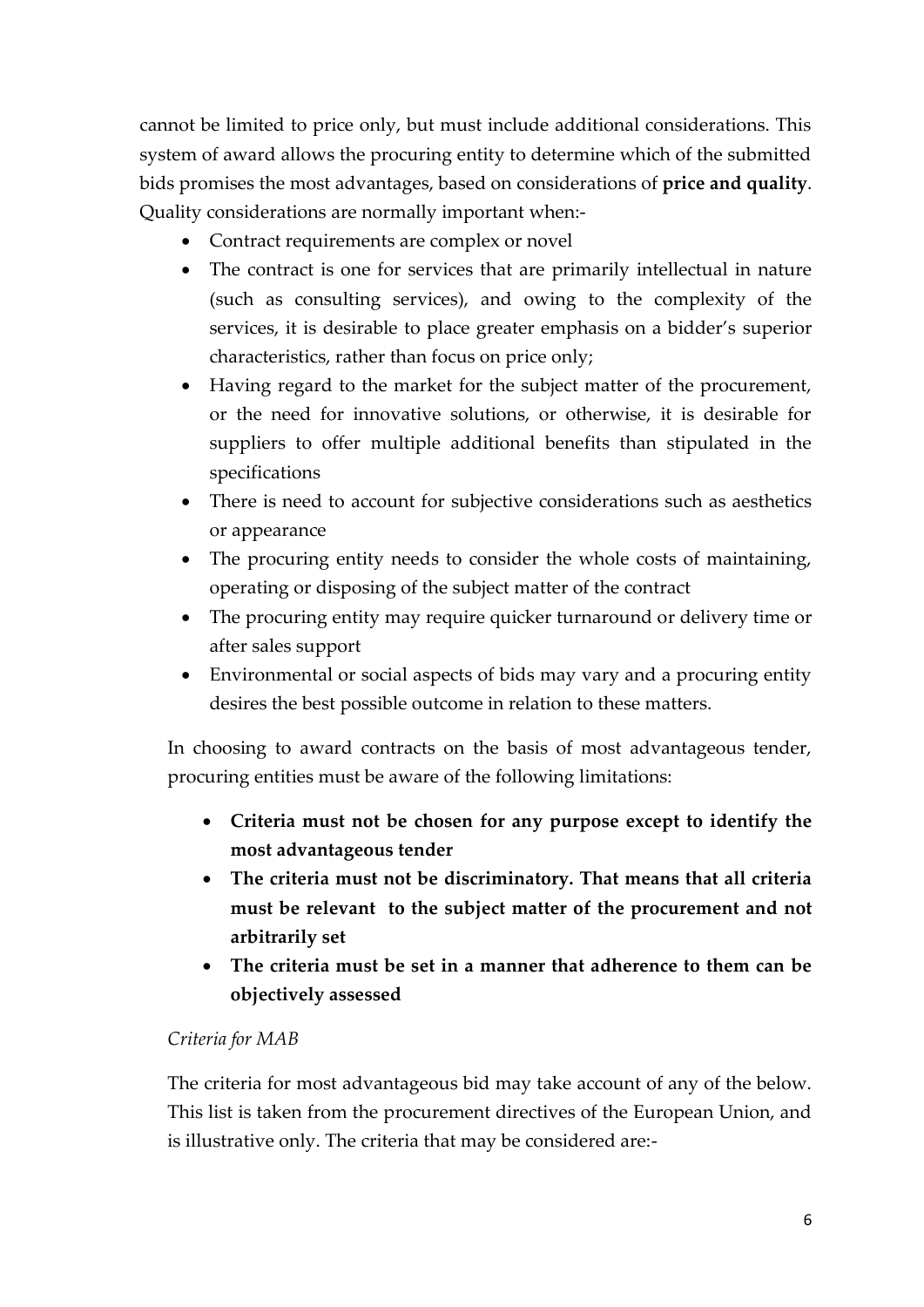- Costs, such as total ownership costs, or lifecycle costs
- quality, including technical merit;
- aesthetic and functional characteristics;
- accessibility;
- design for all users;
- social, environmental and innovative characteristics;
- trading and its conditions;
- organisation, qualification and experience of staff assigned to perform the contract where the quality of the staff assigned can have a significant impact on the level of performance of the contract;
- after-sales service and technical assistance;
- Delivery conditions, such as delivery date, delivery process and delivery period or period of completion.

Procuring entities are free to consider criteria other than those listed above in order to determine the most advantageous tender, having regard to the procuring entity's circumstances.

#### *Important practical considerations when using MAB*

- 1. To ensure that the contract award criteria are not discriminatory, procuring entities are expected to select award criteria that match the contract specifications. Therefore, the preparation of specifications and the selection of award criteria should be done at the same time, and after thorough consideration of the features of the subject matter of the procurement that are most important to the procuring entity.
- 2. Procuring entities should specify the weight it places on each criterion for contract award. In doing this, bidders are immediately advised of the relative importance of each criterion, and may decide which trade-offs they will pursue in order to earn the contract. Additionally, deciding on, and disclosing the relative weight of each criterion ensures that the procuring entity does not make arbitrary decisions during the process of evaluation of tenders. Weighting can be done by various routes, including points, percentages or other qualitative expressions tied to fixed considerations. For example, excellent- where the bid demonstrates xyz, above average –where the bid demonstrates x and y and average where the bid demonstrates x only.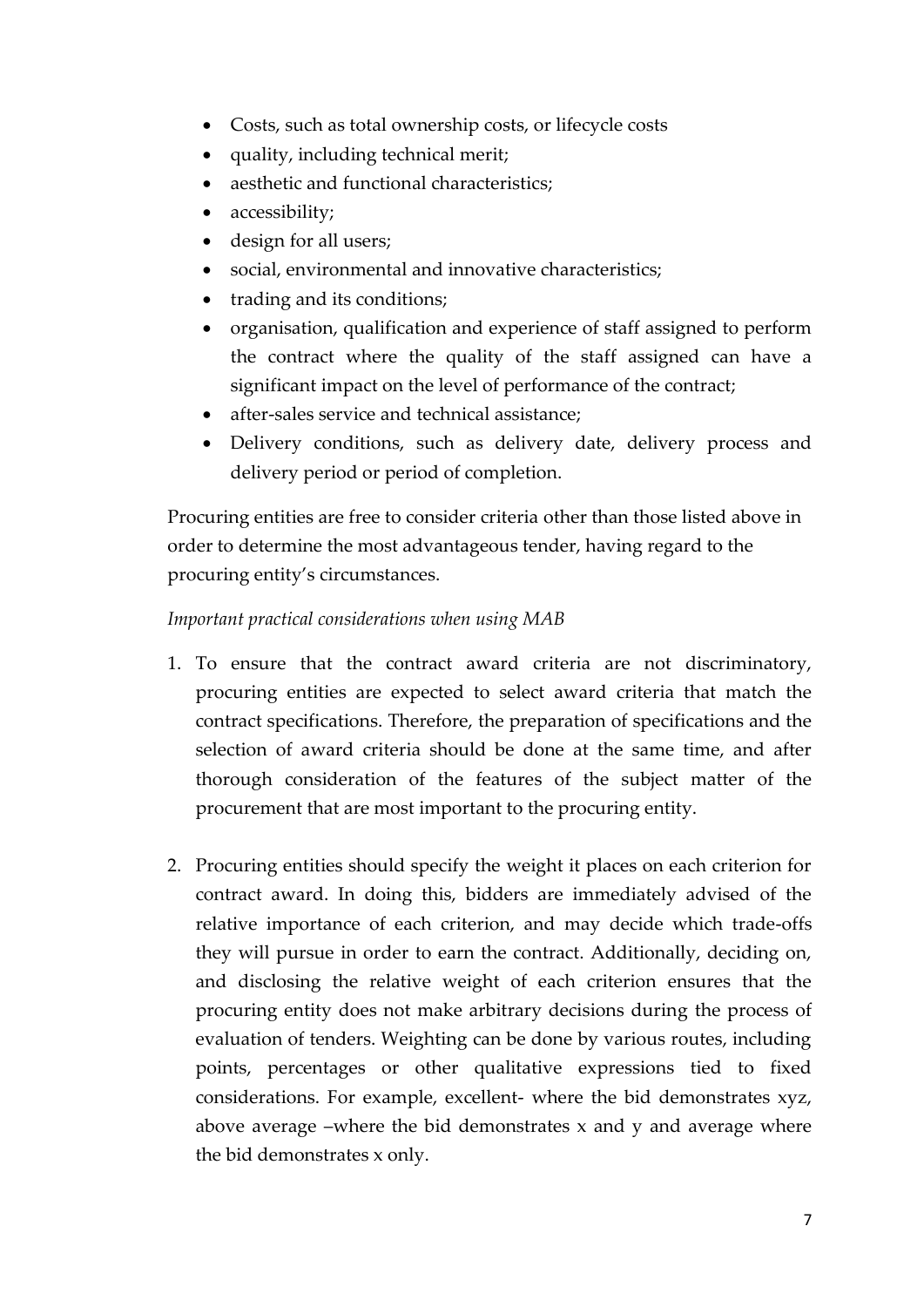- 3. Practically, procuring entities should take either of the following approaches to the detailed evaluation and contract award stage:
	- a. Fix the minimum mandatory specifications that must be met by all bidders, and then evaluate all tenders on a pass/fail basis. Thereafter, and in accordance with the award criteria set out, apply scores to all bids that have passed the minimum requirements. These scores would naturally reflect the degree to which a bid exceeds the basic requirements and the most advantageous of these would be the bid with the highest score/points;
	- b. Without fixing minimum mandatory specifications, the procuring entity may score all bids on the basis of their level of compliance with the requirements set out. The scores would be allotted to the technical and commercial requirements on a scale that demonstrates the relative benefit of one proposal over the other. The bid amassing the highest points, once responsive, would naturally be the most advantageous bid; or
	- c. Where the procuring entity will determine the most advantageous bid on the basis of cost or economic aspects, without qualitative aspects, the procuring entity must publish a worksheet that requires bidders to indicate their best prices for the cost factors associated with maintaining or owning the subject matter of the procurement. The most advantageous bid would naturally be that bid which demonstrates lowest costs over a period of time, or lowest costs related to the maintenance of the subject matter of the procurement.

#### **Example 2- Applying the "Most Advantageous Bid" Criterion**

Case 2- ABZ Limited ("the procuring entity"), a government owned company in Jamaica, intends to procure three (3) specialised IT servers for certain control room computers used in its nuclear energy station. In preparing for this procurement, the Managing Director indicated the need to ensure that these servers were the most energy efficient servers within budget, given the intended application. He would be willing to approve a slightly higher spend in order to obtain the advantages of energy efficiency, but he would not be willing to obtain these advantages regardless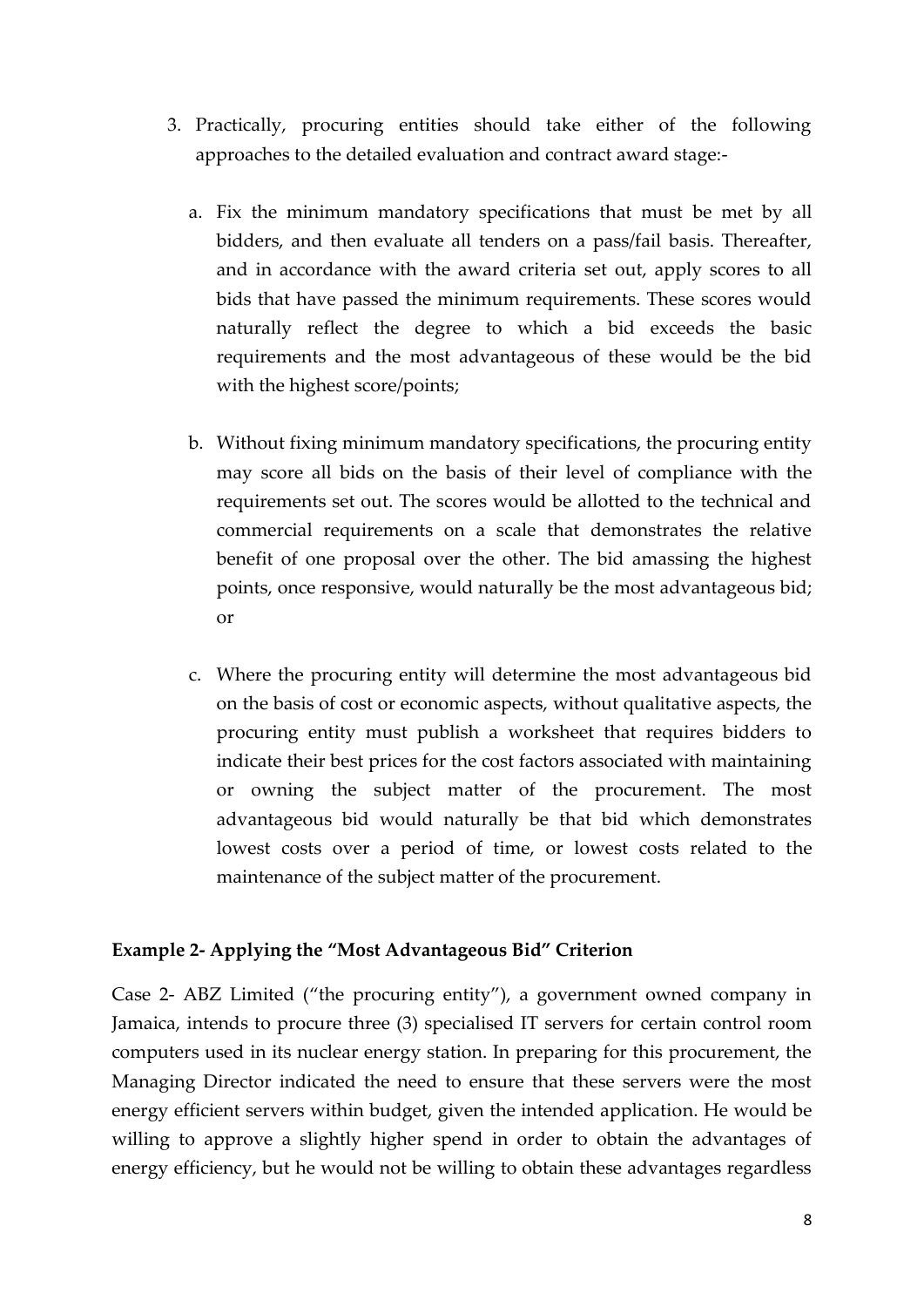of the price. He also indicated that ABZ needs the servers urgently in order to complete the commissioning of the control room, and he did not want to wait for more than ten (10) days. From the procuring entity's market research, it was discovered that delivery turnaround of these servers varied quite widely, but most firms could deliver in twelve (12) days. Some of the best firms could deliver within 1-5 days of contract award- though these earlier deliveries meant an increase in price.

All of these objectives suggested the importance of considering factors apart from the price, in identifying the most successful bid.

In its bidding document, the procuring entity therefore disclosed that the contract will be awarded on the basis of the "most advantageous bid":

| F. Award of Contract |                                                                                                                                                                                                                                                         |  |  |  |
|----------------------|---------------------------------------------------------------------------------------------------------------------------------------------------------------------------------------------------------------------------------------------------------|--|--|--|
| <b>ITB 44.1</b>      | The procuring entity will award the contract to the responsive bidder that has<br>submitted the most advantageous bid. The most advantageous bid will be<br>determined by the application of the criteria for contract award set out in<br>Section III. |  |  |  |

*Note that in keeping with the principle of transparency and best practice, procuring entities are required to place this information in the bidding documents, and in particular the bidding data sheet and/or other places which provide specific information about the contract opportunity.*

In Section III, the bidding documents disclosed that all specifications labelled "mandatory" must be met by the bidder, and only those bidders that passed the technical specifications would be considered for contract award. It further disclosed in Section III that the most advantageous bid will be the bid obtaining the highest score computed as follows: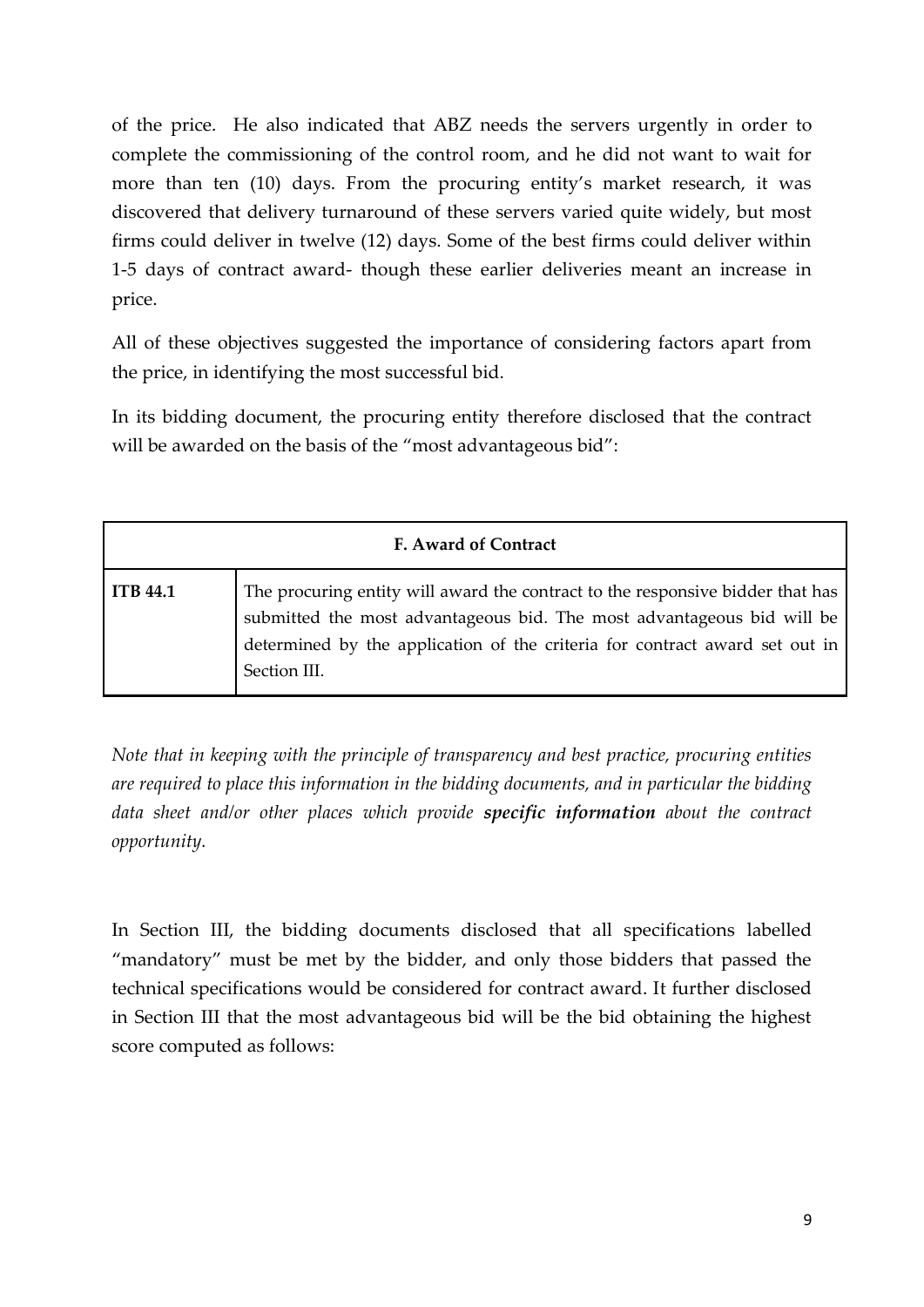| Criterion<br>Description                                                                       |                                                                  | <b>Score</b><br>(Range) | Weighting<br>(%) | Documentary<br>Requirement                                                                           |
|------------------------------------------------------------------------------------------------|------------------------------------------------------------------|-------------------------|------------------|------------------------------------------------------------------------------------------------------|
|                                                                                                | Non-price-N                                                      |                         |                  |                                                                                                      |
| The procuring entity<br>desires to obtain the<br>urgently.<br>servers<br>Please propose<br>the | i.<br>Delivery-<br>$1 - 10$<br>days<br>after<br>contract award   | 10                      | 10               | Suppliers<br>must<br>propose delivery date<br>on Form A- "Form of<br>Bid"                            |
| earliest<br>possible<br>delivery                                                               | days<br>$11-15$<br>after<br>award                                | 8                       |                  |                                                                                                      |
|                                                                                                | Greater than 15 days                                             | 3                       |                  |                                                                                                      |
| Server efficiency on<br>of<br>basis<br>the<br>the<br>SPECpower_ssj2008<br>methodology          | ii.<br>Server<br>energy<br>efficiency                            |                         | 30               | Suppliers<br>must<br>provide<br><b>SPECPower</b><br>information<br>clearly<br>indicating the average |
|                                                                                                | active<br>Average<br>power<br>between 10-15 Watts<br>at 300 load | 30                      |                  | active power at the<br>requested loads<br>(SPECpower=∑ssj_ops<br>/ $\Sigma$ power)                   |
|                                                                                                | active<br>Average<br>power between 16-20<br>Watts at 300 load    | 25                      |                  |                                                                                                      |
|                                                                                                | Average<br>active<br>power between 21-25<br>Watts at 300 load    | 15                      |                  |                                                                                                      |
| Ratio of idle power to<br>maximum power at                                                     | iii.<br>Idle<br>power<br>ratio                                   |                         | 20               | Suppliers<br>must<br>provide power<br>consumption figures                                            |
| workload<br>100%<br>on<br>basis<br>the<br>$\sigma$ f<br>SPECpower<br>100%/SPECpowerIdle        | $1:40k:1$ or lower<br>$1:42k:1-1:50k:1$<br>1:52k:1-1:60k:1       | 20<br>15<br>5           |                  | for SPECpower100%<br>and<br>SPECpowerIdle                                                            |
| comparison<br>Σnon-price                                                                       |                                                                  |                         | 60               |                                                                                                      |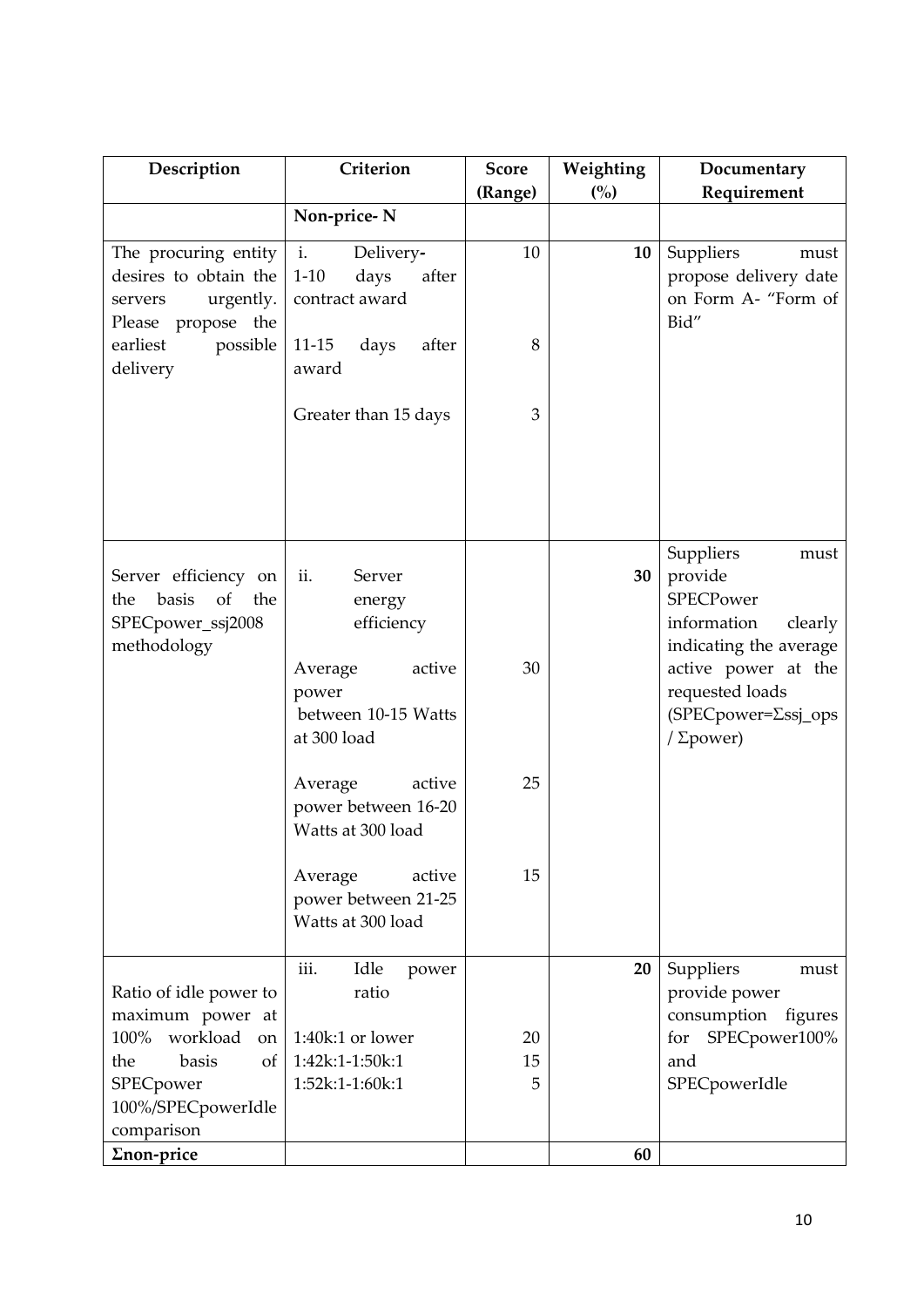| Description           | Criterion | Score (Formula)                  | Weighting | Documentary       |
|-----------------------|-----------|----------------------------------|-----------|-------------------|
|                       |           |                                  | (%)       | Requirement       |
|                       | Price-P   |                                  |           |                   |
| The procuring entity  |           | Lowest responsive                | 40        | Suppliers<br>must |
| desires to obtain the |           | bid receives 40                  |           | propose price on  |
| servers at the best   |           |                                  |           | Form A- "Form of  |
| price<br>in           |           | All other bids:                  |           | Bid"              |
| consideration of all  |           |                                  |           |                   |
| required criteria     |           | $P = Clow/C \times X$            |           |                   |
|                       |           |                                  |           |                   |
|                       |           | where                            |           |                   |
|                       |           | C= Corrected Bid                 |           |                   |
|                       |           | Price                            |           |                   |
|                       |           | C low=the lowest of              |           |                   |
|                       |           | all Corrected Bid                |           |                   |
|                       |           | Prices among                     |           |                   |
|                       |           | responsive bids                  |           |                   |
|                       |           | X<br>weight<br>$\qquad \qquad =$ |           |                   |
|                       |           | for the Price as                 |           |                   |
|                       |           | specified in the BDS             |           |                   |
|                       |           |                                  |           |                   |
|                       |           |                                  |           |                   |

The total overall score would be calculated by the formula:

#### **T= N + P**

The procuring entity instituted procurement proceedings by way of the "National Competitive Bidding" method. At the close of tender, the procuring entity received three bids. All three bids were substantially responsive to the procuring entity's request, as all three bidders were eligible, qualified, and submitted documentary evidence that the servers conformed to the mandatory specifications set out. A summary of the evaluation was then prepared and is shown below:

#### Table 1- Price Score

|                  | Bidder A          | Bidder B       | Bidder C       |
|------------------|-------------------|----------------|----------------|
| <b>Bid Price</b> | J\$145,500,000.00 | J\$151,102,000 | J\$152,610,000 |
| Price Score (P)  | 40                | 38.5           | 38.1           |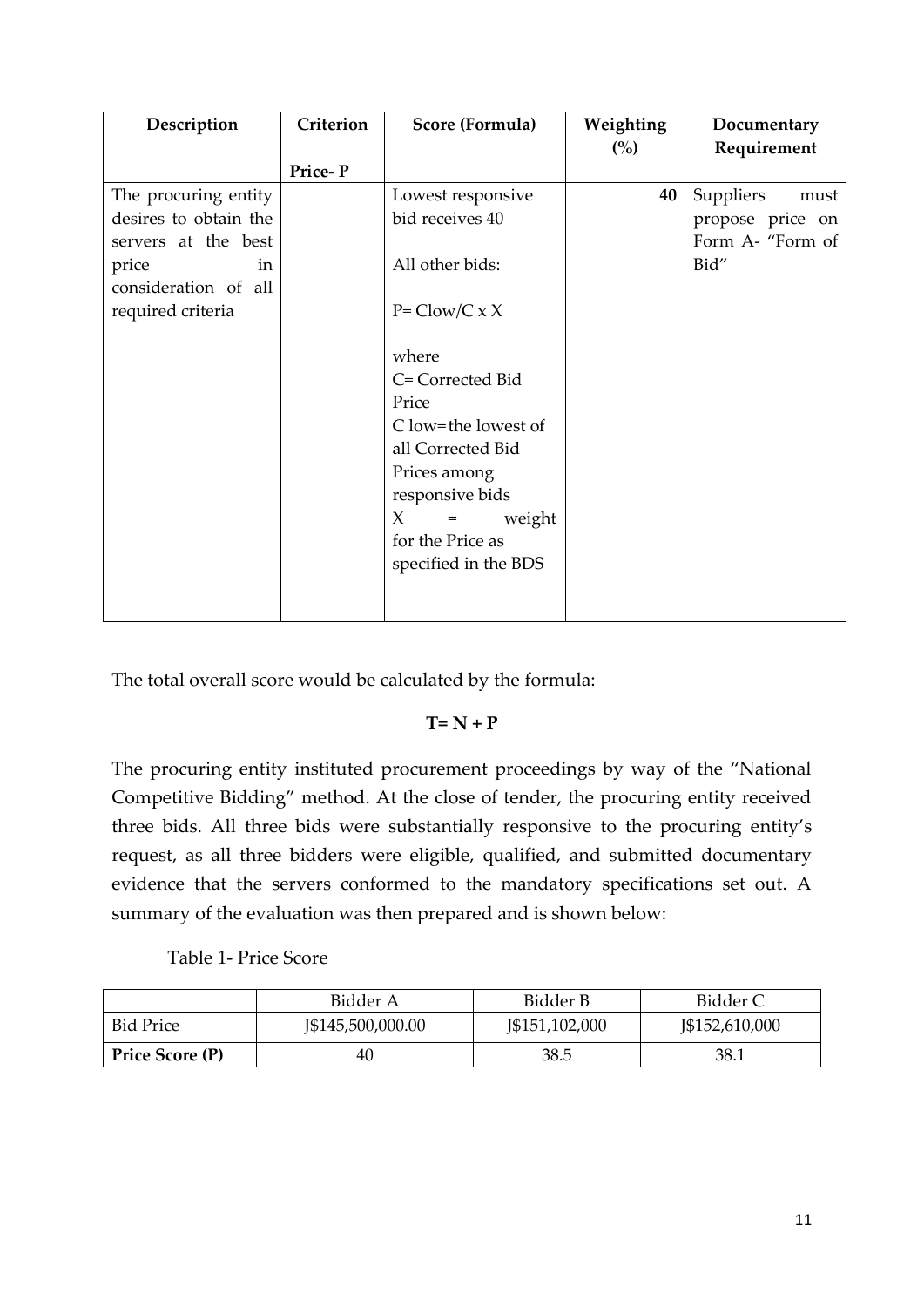#### Table 2- Non Price Score

|                         | Bidder A                      | Bidder B               | Bidder C               |
|-------------------------|-------------------------------|------------------------|------------------------|
| Delivery                | 12 days-8 points              | 8 days-10 points       | 3 days-10 points       |
| Server Efficiency       | <b>Active Power-16 Watts-</b> | <b>Active Power-11</b> | <b>Active Power-11</b> |
|                         | 25 points                     | Watts-30 points        | Watts-30 points        |
| <b>Idle Power Ratio</b> | 1:38k:1-20 points             | 1:346k:1-15 points     | 1:38k:1-20 points      |
| Non Price Score         | 53                            | 55                     | 60                     |
| (N)                     |                               |                        |                        |

#### Table 3- Total Score

|        | $\mathbf{m}$<br>้<br>P1 | −∙<br>$1 \rho r$<br><b>DIUUCL</b> | $\mathbf{\mathbf{\cdot}}$<br>$-1$<br>Diadel<br>$\check{~}$ |
|--------|-------------------------|-----------------------------------|------------------------------------------------------------|
| ౼<br>- | . .<br>ノレ               | -<br>∩∩<br>◡<br>ノフ・マ              | QQ<br>20.1                                                 |

ABZ Limited therefore deemed the bid from Bidder C the successful bid, as it was the bid with the highest score. It was also qualitatively the most advantageous, since it promised the quickest possible delivery, and earned maximum points for the energy efficiency aspects. The procuring entity therefore sought approval for Contract Award to Bidder C on the basis that Bidder C's bid was responsive and was the most advantageous, in accordance with the criteria that were published. ABZ's recommendation was supported by the Public Procurement Commission.

#### <span id="page-12-0"></span>**Changing criteria for contract award:**

Procuring entities are advised that a choice of award criteria must be made at the time of instituting the procurement proceedings. This choice, together with the manner of computation must be disclosed. **A procuring entity MUST NOT alter or modify the award criteria, nor their associated relative weighting after bids have been received.**

However, a procuring entity may make alterations or modifications to award criteria prior to the receipt of bids. **All such alterations or modifications MUST be communicated to all suppliers prior to the deadline for receipt of bids.**